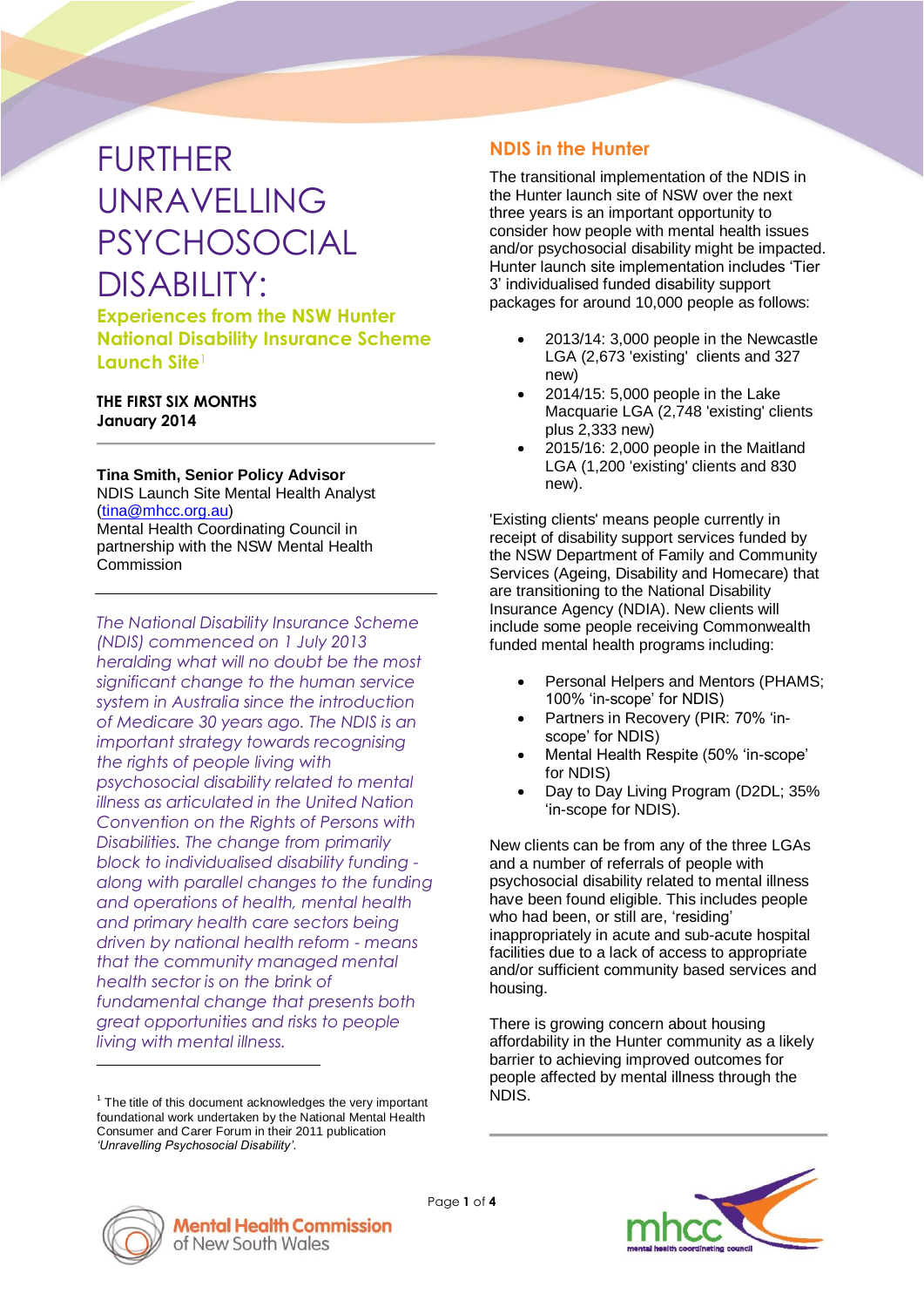# **The Hunter Launch Site Project**

The Mental Health Commission of NSW has partnered with the Mental Health Coordinating Council (MHCC) - the peak body for nongovernment community managed organisations (NGOs/CMOs) working for mental health in NSW - to explore and analyse the introduction of the NDIS from a mental health and community sector perspective.

The outcomes of the Hunter Launch Site Project (the Project) are to make recommendations to address how psychosocial disability is understood and included under the NDIS in terms of access and eligibility, existing community sector and public mental health programs, safeguards and workforce appropriateness. The Project will consider the wider NDIS and health services interface, especially as this relates to the unmet physical health needs and high prevalence of substance use by people living with mental illness. The Project will also contribute to the national discourse regarding how the needs of people living with psychosocial disability related to mental illness are being met within the NDIS. The activity will conclude with a final report summarising activity undertaken and project findings with related recommendations for strengthening how well placed and understood psychosocial disability is within the NDIS. Although the Project necessarily focuses on adults aged 18 to 64 years, as this is the Hunter launch site target group, some consideration is also given to the psychosocial rehabilitation and disability/recovery support needs of both younger and older people in their life journey.

This Project has been active in the NSW Hunter launch site working to better understand what the NDIS will mean for people living with mental illness and the organisations that support them. We need to have a good sense of the impacts of, and mental health sector development needs in response to, NDIS and this knowledge continues to be acquired and consolidated through the Hunter launch site experiences. Particular interest has been on further understanding how the NDIS will reconcile essential philosophic differences between the mental health and disability sectors with regard to recovery oriented practice and workforce development.

#### **Initial Experience of Referral, Eligibility, Assessment and Care Planning**

There are about 20 MHCC member organisations providing a range of Commonwealth and state funded programs in the three LGAs that make up the launch site. During the course of the project we have met with consumers, carers and member agencies to better understand their experiences and needs in relation to the introduction of the NDIS. Former boarding house residents with mental health issues in the Newcastle LGA who were successfully transitioned thirteen years ago into supported accommodation and that access community based activities are among the first of the existing clients to transition to the NDIA along with PHAMS and D2DL clients.

In the first week of the launch there were 360 new clients referred to NDIA in the Hunter. Procedures for priority of access are beginning to emerge. Hunter New England Mental Health (HNEMH) have identified a large number of people that could be referred and are challenged by their capacity to make the referrals given the large volume of psychosocial assessment information required of them by the NDIA and their priority focus on acute and sub-acute mental health treatment.

As existing clients are transitioned, some funding amounts have been revised downwards and, where this doesn't seem to align with a person's current needs, these are being revisited with NDIA Support Planners. A possible reason for this is that NDIA have been keeping 'registered providers' (including those currently providing services to transitioning clients) at a distance including not requesting client information from them or allowing them to participate in assessments. This was intended to ensure the person's 'choice and control' regarding service selection was not compromised by the input of their current service provider. However, NDIA are increasingly seeing the value of more 'collaborative practice' with existing psychosocial disability and recovery support service providers. This will help to address concerns about some people not identifying to NDIA Support Planners all involved support services, underestimating their support needs and who may not disclose involuntary mental health orders (eg, forensic status, Community Treatment Orders) and/or other potential duty of care/dignity of risk issues.



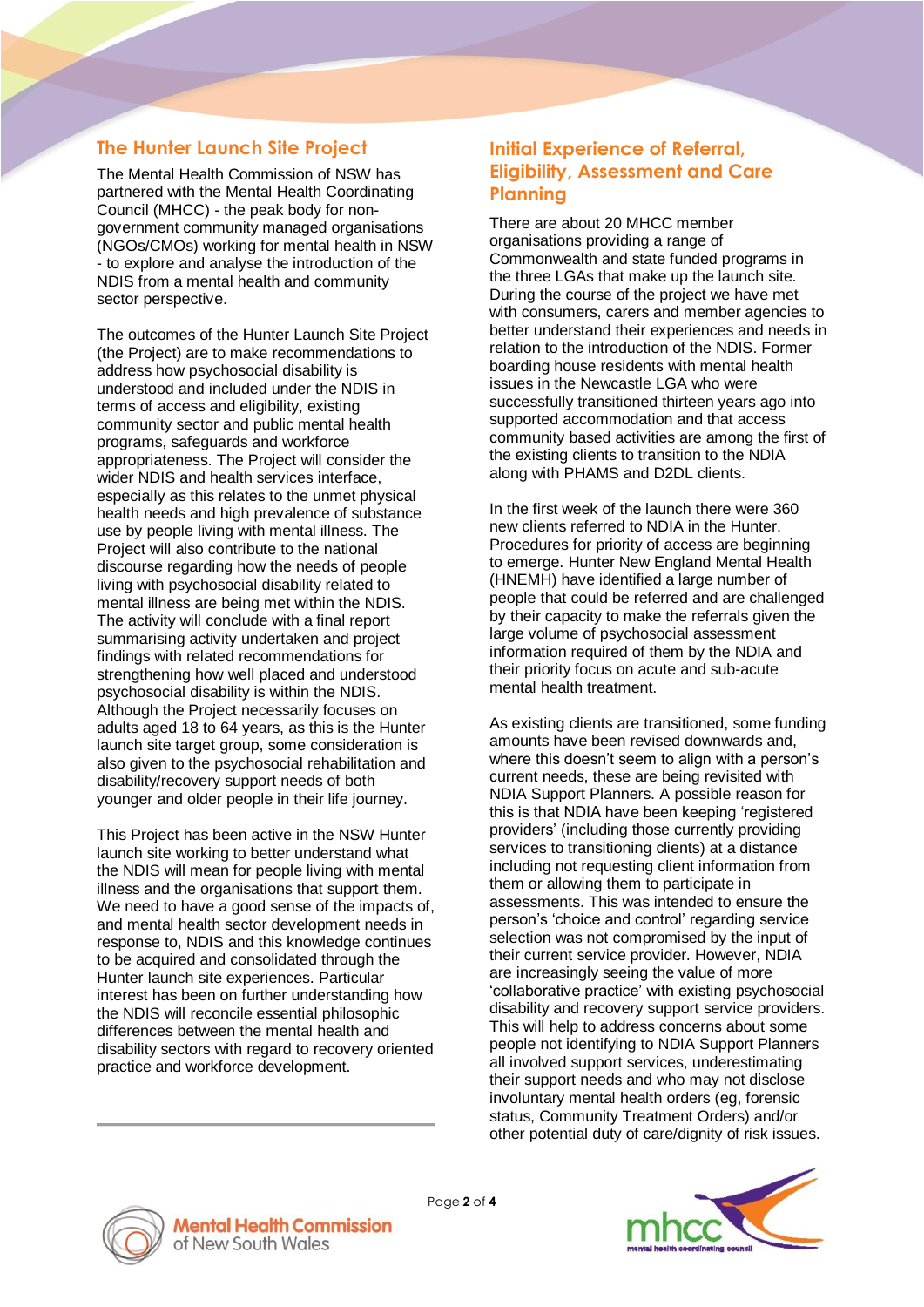The Hunter is unique in that it is the only Year 1 2013/14 adult NDIS launch site that also has a Partners in Recovery (PIR) program. Referrals to PIR commenced in November and the resources provided through PIR are thought to help accelerate new referrals to NDIA. The referral, eligibility, assessment and care planning pathways between PIR, public and community sector mental health services, and NDIA are complex but beginning to be identified through fortnightly meetings of PIR, HNEMH and the NDIA.

*The Hunter is unique in that it is the only Year 1 2013/14 adult NDIS launch site that also has a Partners in Recovery (PIR) program.*

### **The Need for Ongoing Dialogue**

Early experiences indicate that there is a need for a range of human service workers - both mental health specific and other - to better understand the similarities and differences between acute/sub-acute episodes of mental illness and psychosocial disability and how these may co-exist. However, the project has identified that much of the Hunter NDIS learning is happening in silos for individual workers, programs and organisations. To address this we held a Community Sector Forum in October to share experiences of the first three months of the NDIS. The Mental Health Council of Australia (MHCA) also attended to discuss their national perspectives of NDIS and their 2013/14 Mental Health Capacity Building Project.

About 30 participants attended and key issues arising out of the day are that all community sector mental health programs are learning to varying degrees through NDIS implementation. Similarly the NDIA are also learning about mental illness, psychosocial disability and recovery support from the mental health sector. Organisations are at varying levels of NDIS readiness and also wanting to learn from and with one another, even though the 'business' environment is increasingly competitive. A key outcome of the day was agreement to have ongoing bi-monthly reflective practice meetings and to open these up to others who may wish to participate (i.e., to establish a Hunter NDIS and Mental Health 'Community of Practice').

NDIA, HNEMH and MHCA have been invited to attend and provide regular updates at these events.

The forum was followed in November by MHCC inviting Peter Gianfrancesco to facilitate a Newcastle management workshop exploring organisational readiness for the NDIS. Peter shared from his UK MIND experiences of the introduction of personalised budgets. A key theme across the day related to how to maximise learning arising from the Hunter launch site and supporting organisational readiness in an increasingly competitive market based economy, thus reinforcing the need to establish a Community of Practice. The workshop was repeated in Sydney for others outside of the launch site to encourage them to reflect on their organisational readiness. Sector and organisational readiness was also considered during MHCC's August Regional Forum's and December Big Issues Day and AGM.

Hunter NDIA has recently identified a key contact who is working across mental health and psychosocial disability issues. They have also created an internal Mental Health Reference Group to review all mental health related transitions and new referrals. The aim of this group is to establish benchmarks around eligibility and access, and consistency in assessment and care planning processes. Variability in these processes to date suggests a need for the NDIA to become more skilled in working with people living with psychosocial disability and recovery support needs.

*Organisations are at varying levels of NDIS readiness and also wanting to learn from and with one another, even though the 'business' environment is increasingly competitive.*